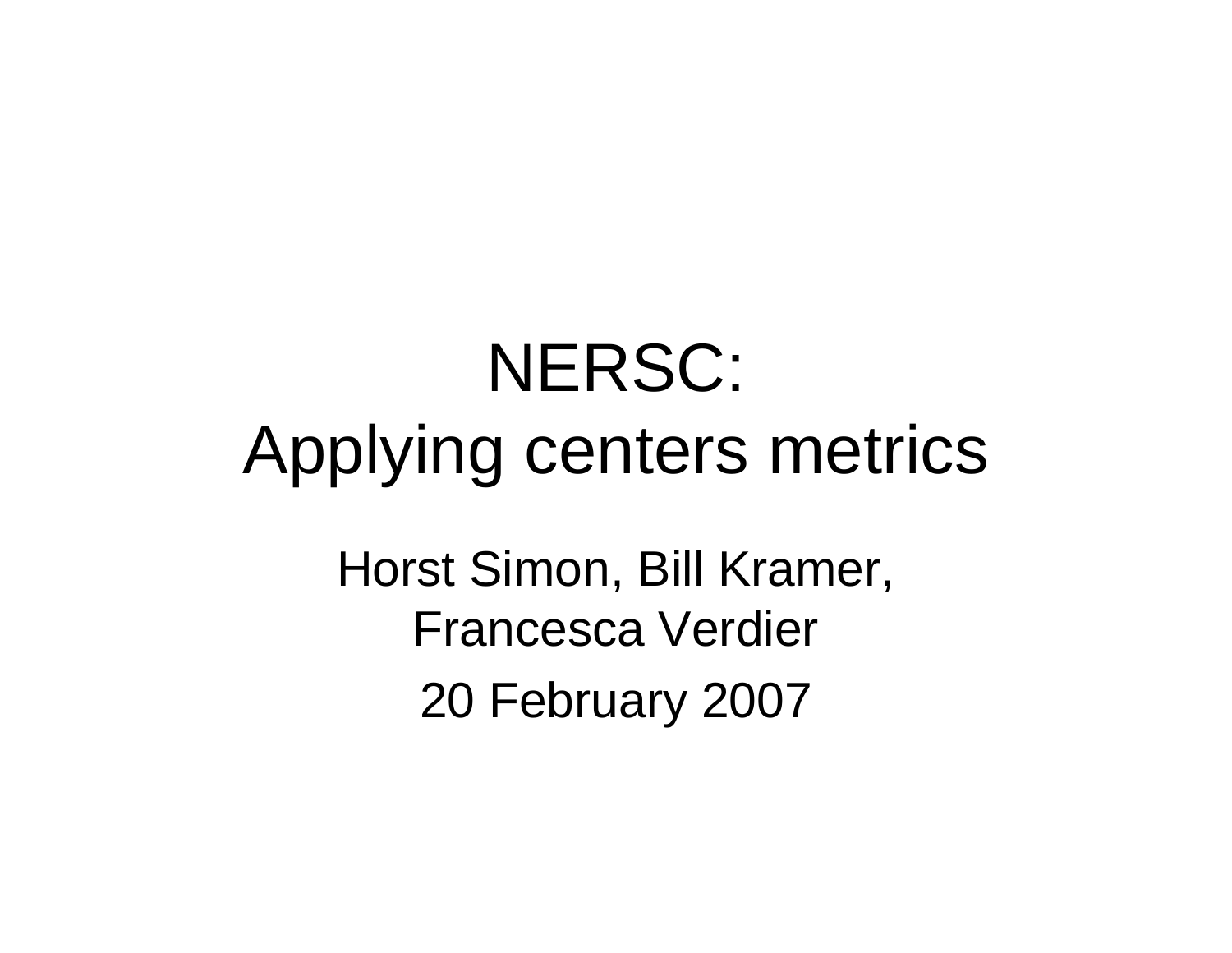## Element 1. Centers "control" metrics for performance measurement and assessment

The Panel recommends the following "control" metrics e.g. those used by PART for the centers performance:

- 1. User Satisfaction (overall) of provided services obtained via user surveys. *NERSC survey is recommended*
- 2. Scheduled Availability. Overall Availability is "observed".
- 3. Response time to solve user problems as measured by the centers' trouble reporting systems.
- 4. Support for high capability work at LCF as per agreements; *observed and reported* distributions of jobs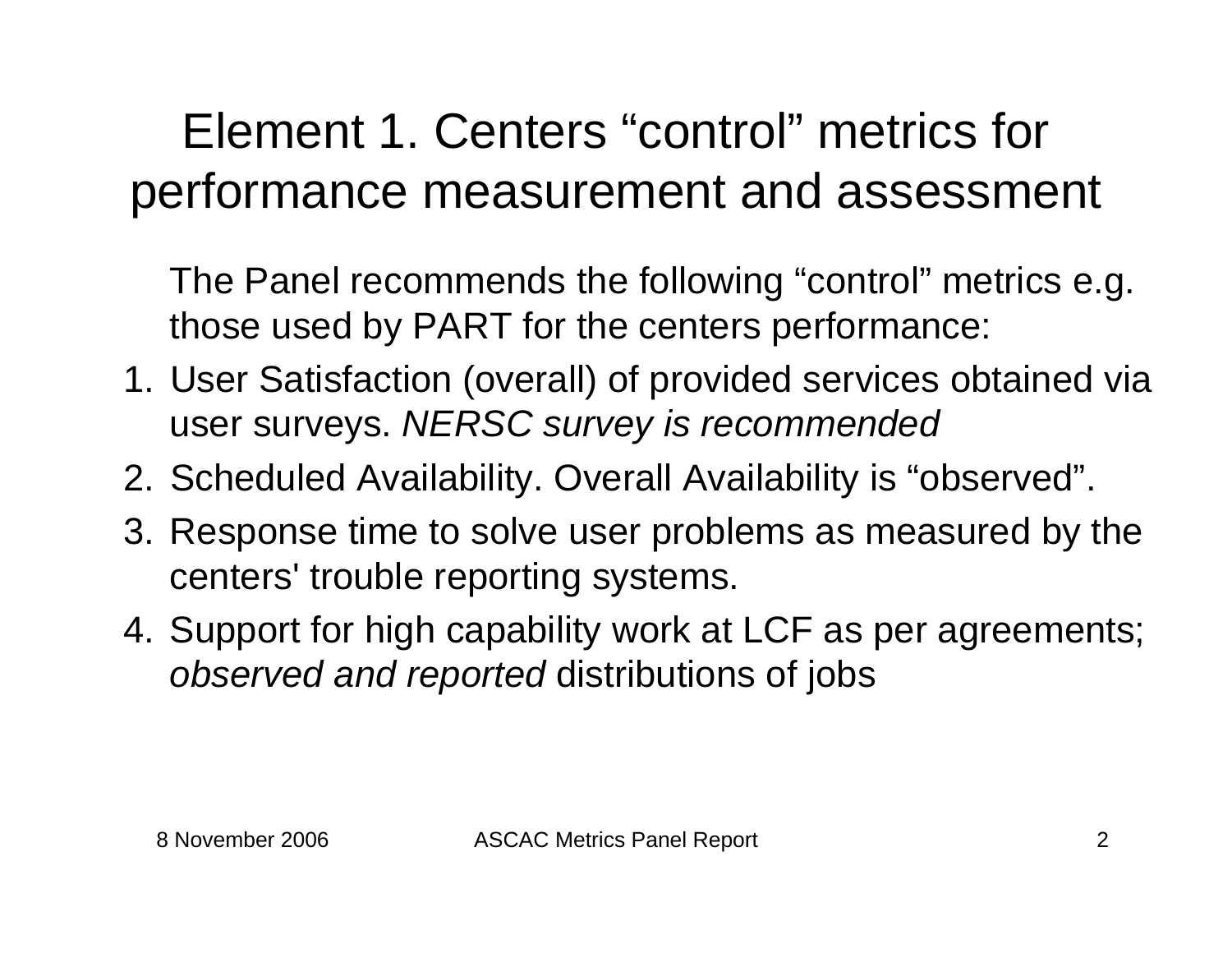## User Satisfaction

NERSC has conducted an annual user survey since 1998:

- 7 point rating scale
	- 7 = very satisfied; 1= very dissatisfied
- Similar questions each year
	- Allows trend analysis and follow-up
- Each year there are 1 overall, ~10 area summary questions and ~100 detailed satisfaction questions
- NERSC analyze, reports and responds to results
- • Many free form comments are collected and analyzed as well
- Current and past years surveys are at http://www.nersc.gov/news/survey/

Typical response is 10-15% of all NERSC users, across all areas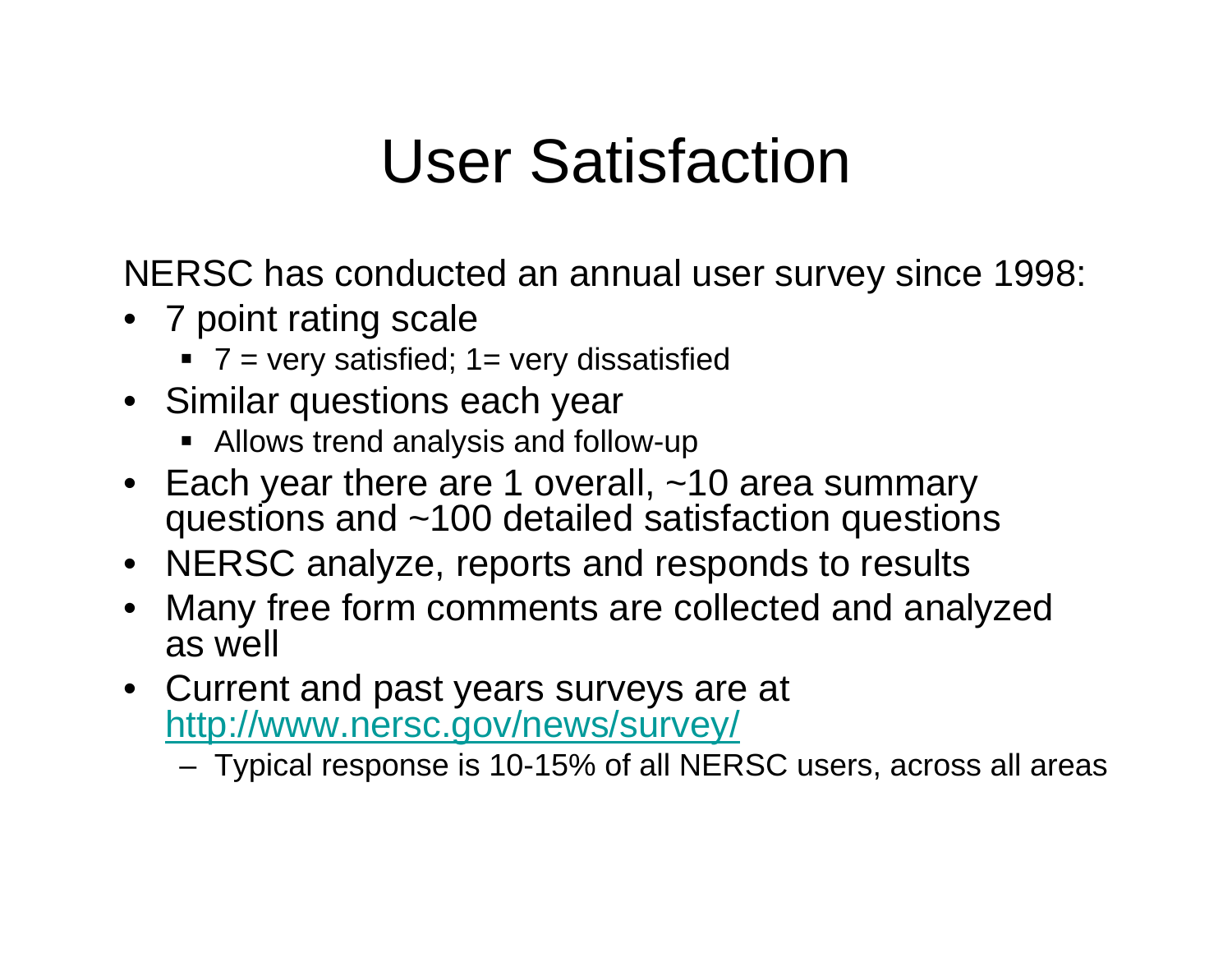#### User Satisfaction: Overall facility score should be above 5.25

Scores above 5.25 on a 7-point scale are considered satisfactory.

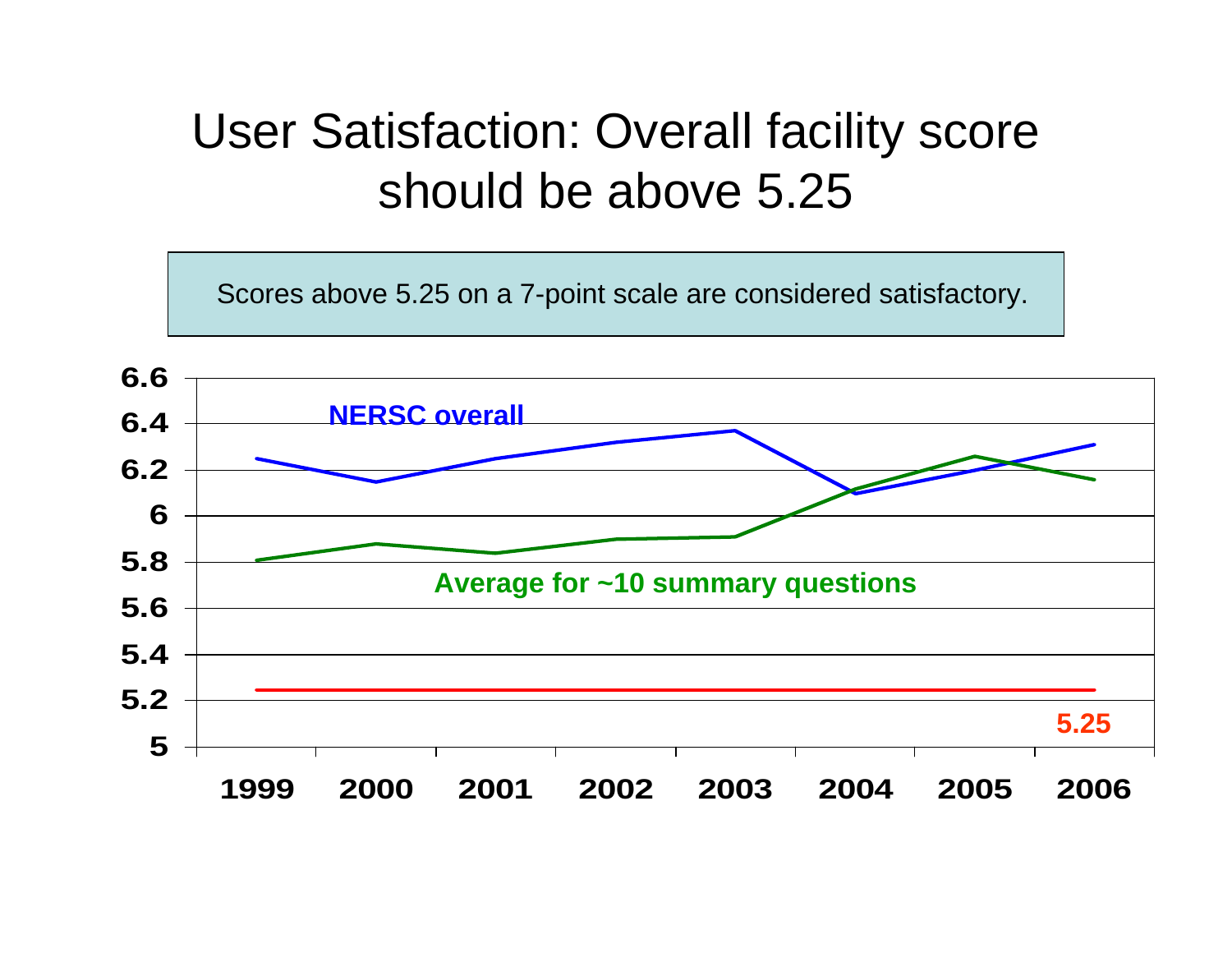### User Satisfaction Examples of Area Summary Responses

Scores above 5.25 on a 7-point scale are considered satisfactory.

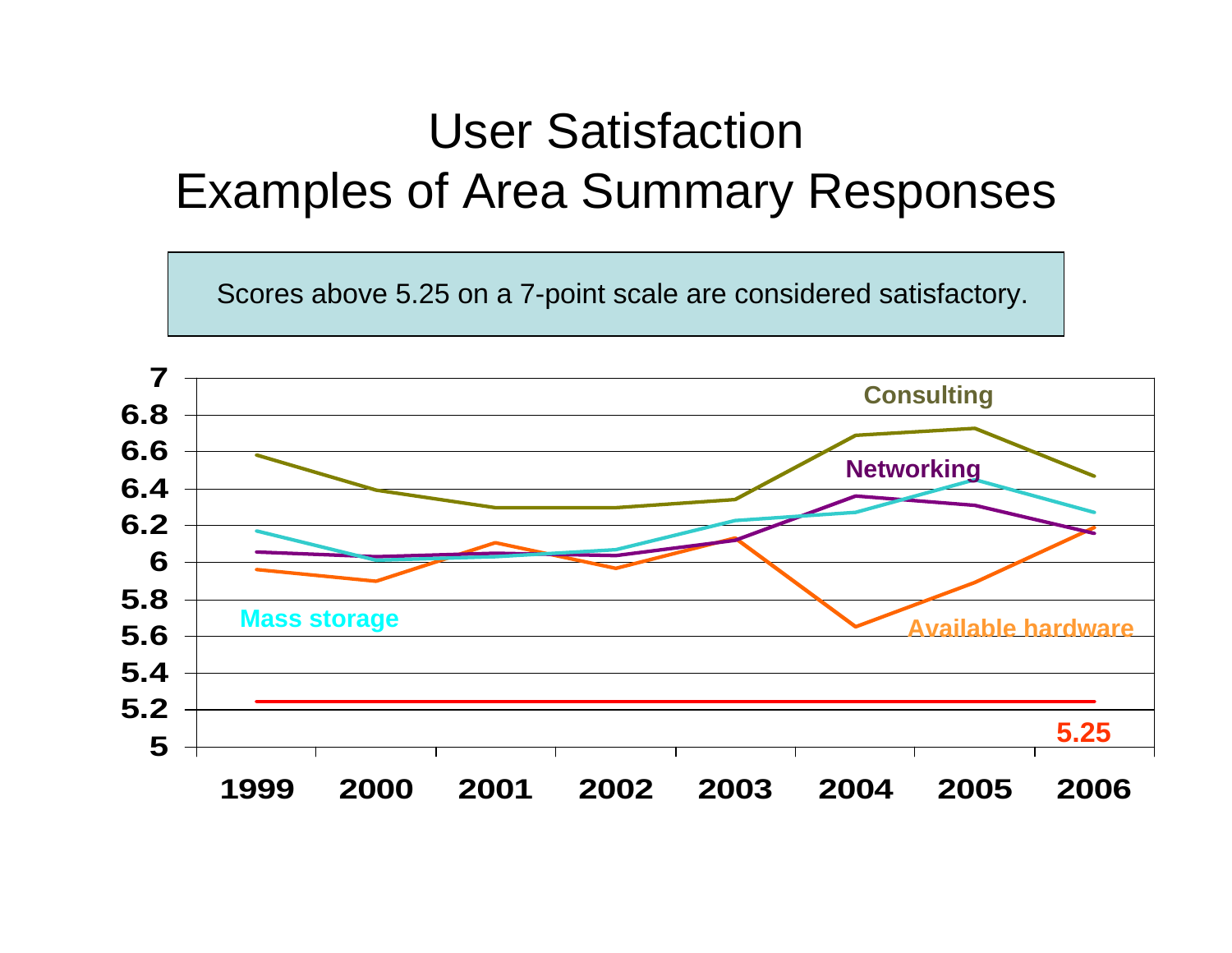# User Satisfaction: Improved Rating Next Year for Previous Low Scores

There should be an improved rating in at least half the areas for which the previous year's rating was below 5.25.

Note: for 2005 only 4 user satisfaction scores were < 5.25. By 2006, three of these had significantly improved. <4% are below 5.25

| <b>Topic</b>                | 2005<br>score | 2006<br>score    | <b>Significant</b><br>change? | <b>What NERSC did</b>                                                                            |
|-----------------------------|---------------|------------------|-------------------------------|--------------------------------------------------------------------------------------------------|
| Jacquard<br>batch wait      |               | 5.16 5.87        | $+0.71$                       | <b>Used Maui scheduler for better</b><br>queue mgt; fixed Infiniband<br>problems with large jobs |
| <b>PDSF</b> disk<br>and I/O |               | $5.14 \mid 5.10$ | <b>No</b><br>change           | <b>Switched from NFS to GPFS, with</b><br>most of the improvement between<br>2004 and 2005.      |
| Seaborg<br>queue config     |               | 5.06 5.77        | $+0.72$                       | <b>Provided fairer scheduling between</b><br>premium, midrange, and large jobs.                  |
| Seaborg<br>batch wait       | 3.95          | 4.94             | $+0.99$                       | Adjust duty cycle: better balance of<br>throughput versus overall utilization                    |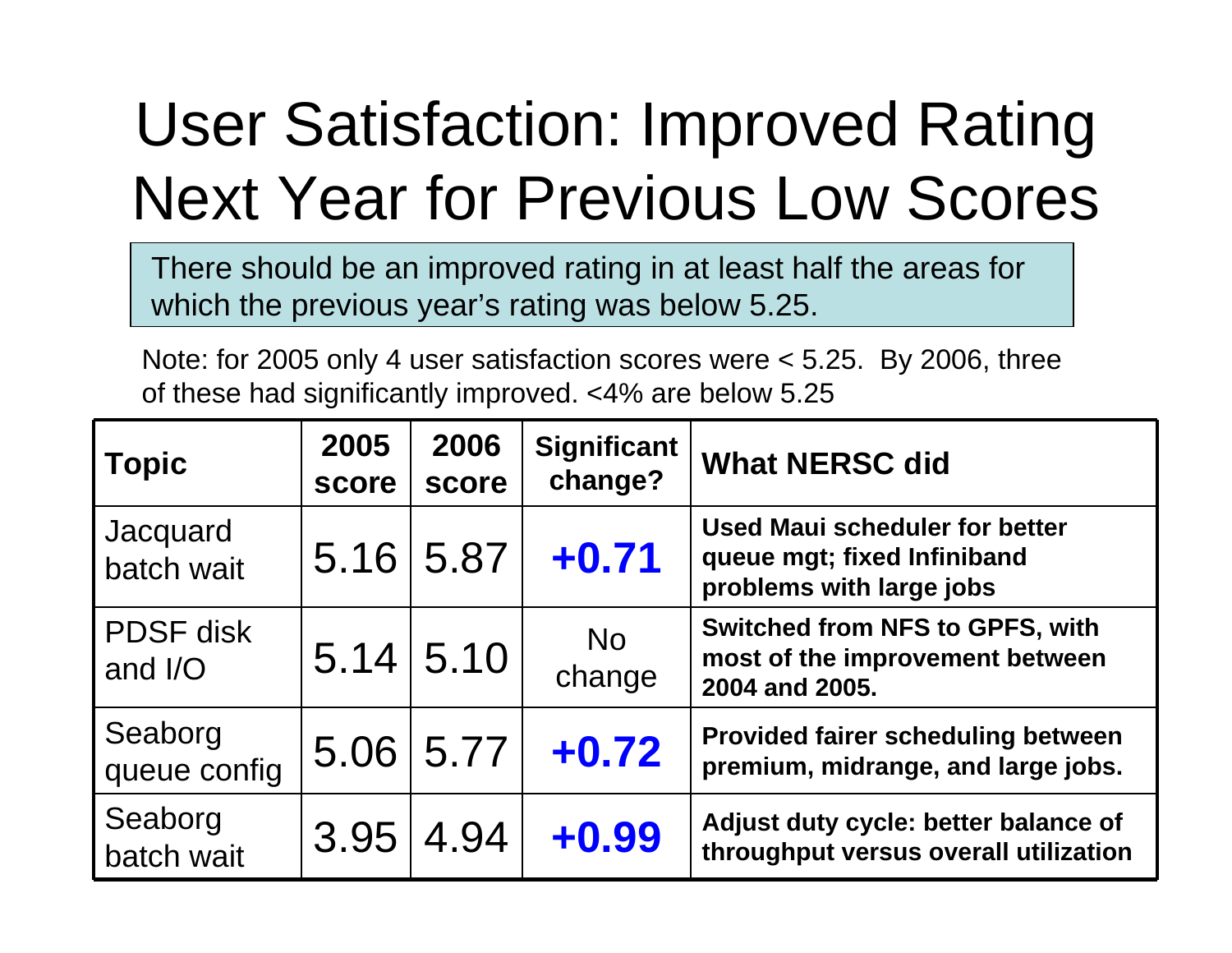# Systems Availability/Reliability

Scheduled availability should be at least 95% for machines in their first 18 months of deployment; 97% thereafter.

| <b>System</b>                      | <b>FY04</b><br><b>Sched</b><br><b>Avail</b> | <b>FY04</b><br><b>Overall</b><br><b>Avail</b> | <b>FY04</b><br><b>MTBF</b><br>d:h | <b>FY05</b><br><b>Sched</b><br><b>Avail</b> | <b>FY05</b><br><b>Overall</b><br><b>Avail</b> | <b>FY05</b><br><b>MTBF</b><br>d:h | <b>FY06</b><br><b>Sched</b><br><b>Avail</b> | <b>FY06</b><br><b>Overall</b><br><b>Avail</b> | <b>FY06</b><br><b>MTBF</b><br>d:h |
|------------------------------------|---------------------------------------------|-----------------------------------------------|-----------------------------------|---------------------------------------------|-----------------------------------------------|-----------------------------------|---------------------------------------------|-----------------------------------------------|-----------------------------------|
| Seaborg                            | 97.57                                       | 96.68                                         | 17:15                             | 98.53                                       | 97.27                                         | 10:18                             | 98.71                                       | 98.30                                         | 16:02                             |
| <b>Bassi</b>                       |                                             |                                               |                                   |                                             |                                               |                                   | 97.0                                        | 95.64                                         | 12:01                             |
| <b>Jacquard</b>                    |                                             |                                               |                                   |                                             |                                               |                                   | 99.04                                       | 97.97                                         | 8:16                              |
| <b>Analytics</b><br><b>Servers</b> | 99.0                                        | 98.94                                         | 21:01                             | 99.99                                       | 99.99                                         | 29:17                             | 99.02                                       | 98.35                                         | 11:20                             |
| <b>HPSS</b>                        | 99.47                                       | 98.90                                         | 9:17                              | 99.27                                       | 98.09                                         | 8:12                              | 99.86                                       | 98.21                                         | 6:04                              |
| <b>NGF</b>                         |                                             |                                               |                                   |                                             |                                               |                                   | 99.37                                       | 99.24                                         | 23:15                             |

Overall Availability is 24\*7\*365 and is less than or equal to scheduled availability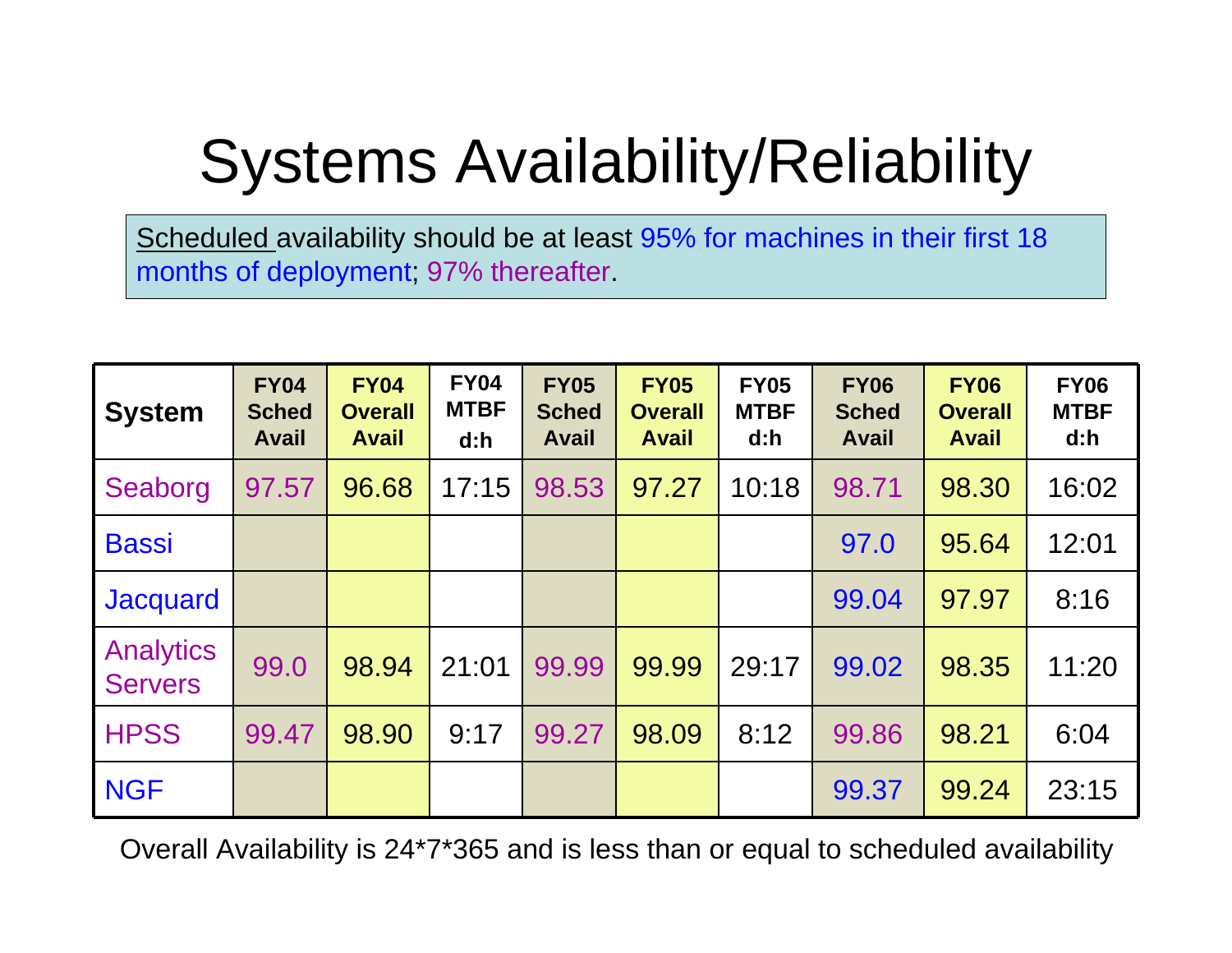## Compute Hours used by Science Projects Out of Theoretical Max Time



#### **Bassi POWER5 cycles to science users**



 $AY 2004$  90.0%  $AY 2005$  93.5%  $AY 2006$  87.5% Percent of overall (24\*7\*365\*number of Compute CPU) time used by science users on Seaborg

90%

Note: Bassi began service in January 2006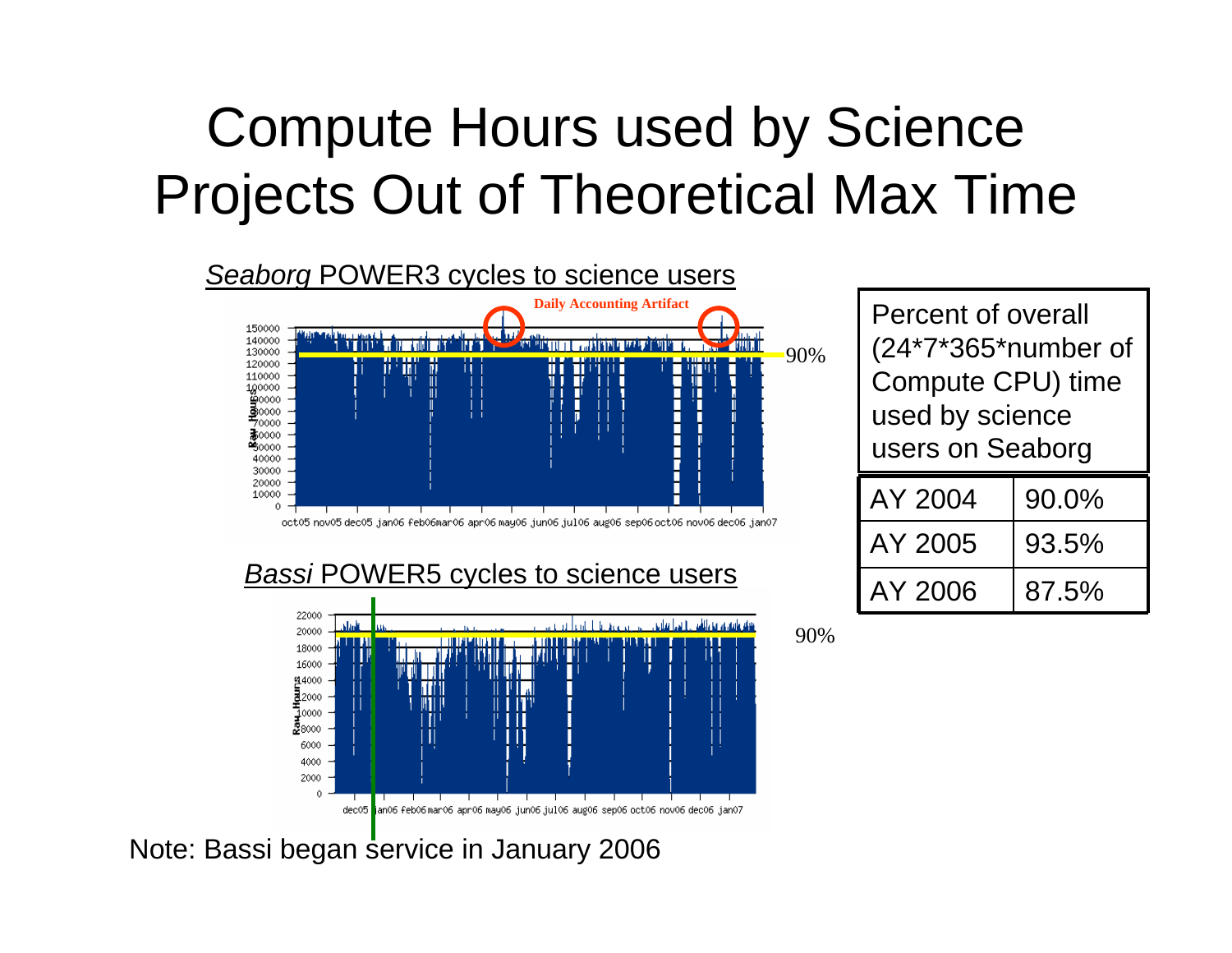## Response Time for Assistance

80% of user problems are addressed within 3 working days, either by resolving them or providing the user with a plan for resolution

We show days to closure which often is significantly great than days to a plan for resolution which we do not currently measure.

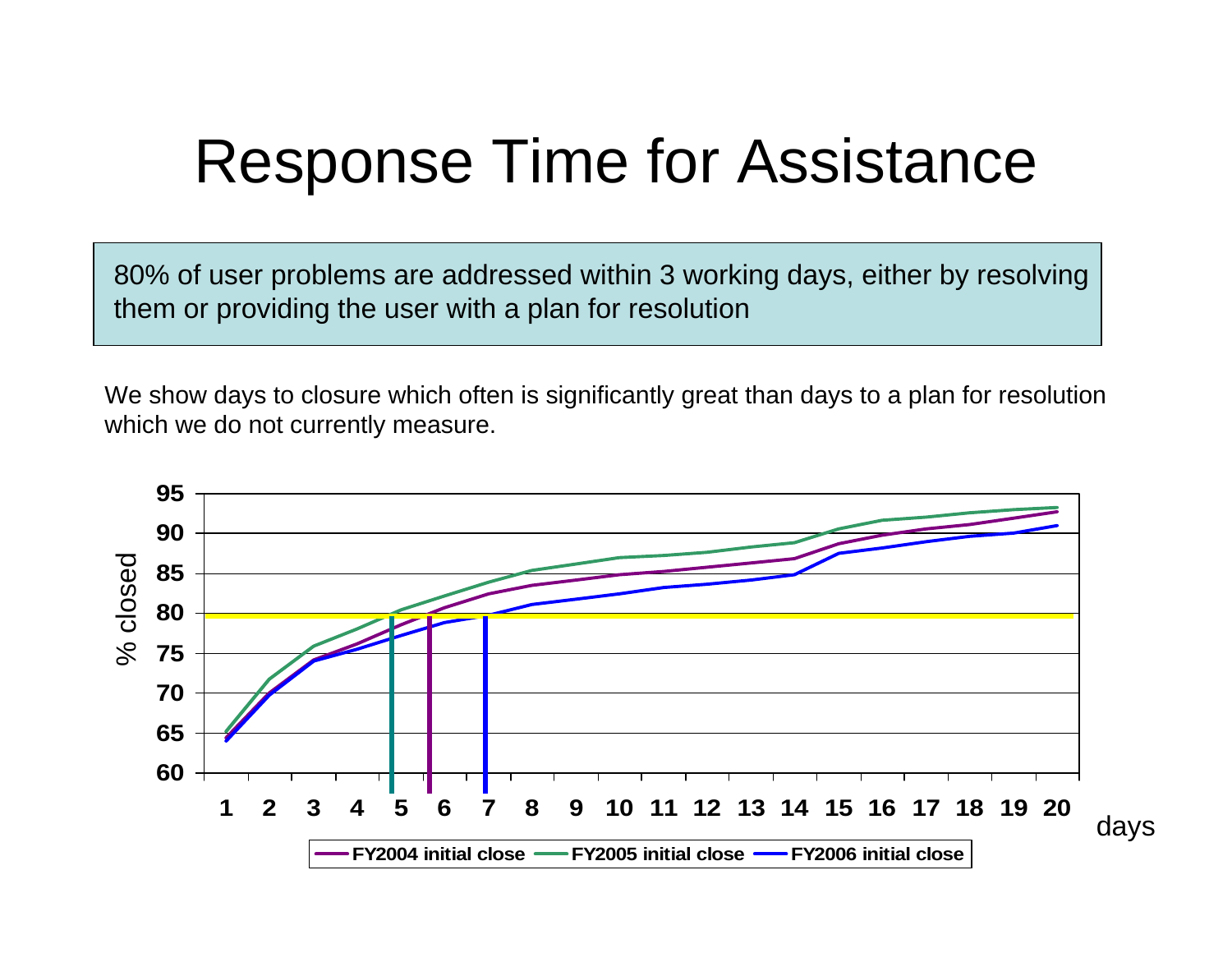# Applying the Metrics to NERSC – Priority Service to Capability Users

On leadership platforms at least 40% of the cycles should be used by jobs running on 1/8<sup>th</sup> or more of the processors.

The graph show the percent of Seaborg cycles run on 1/8<sup>th</sup> or more of the processors. Half of these "big cycles" were provided by the DOE allocation; half by incentive programs**.**

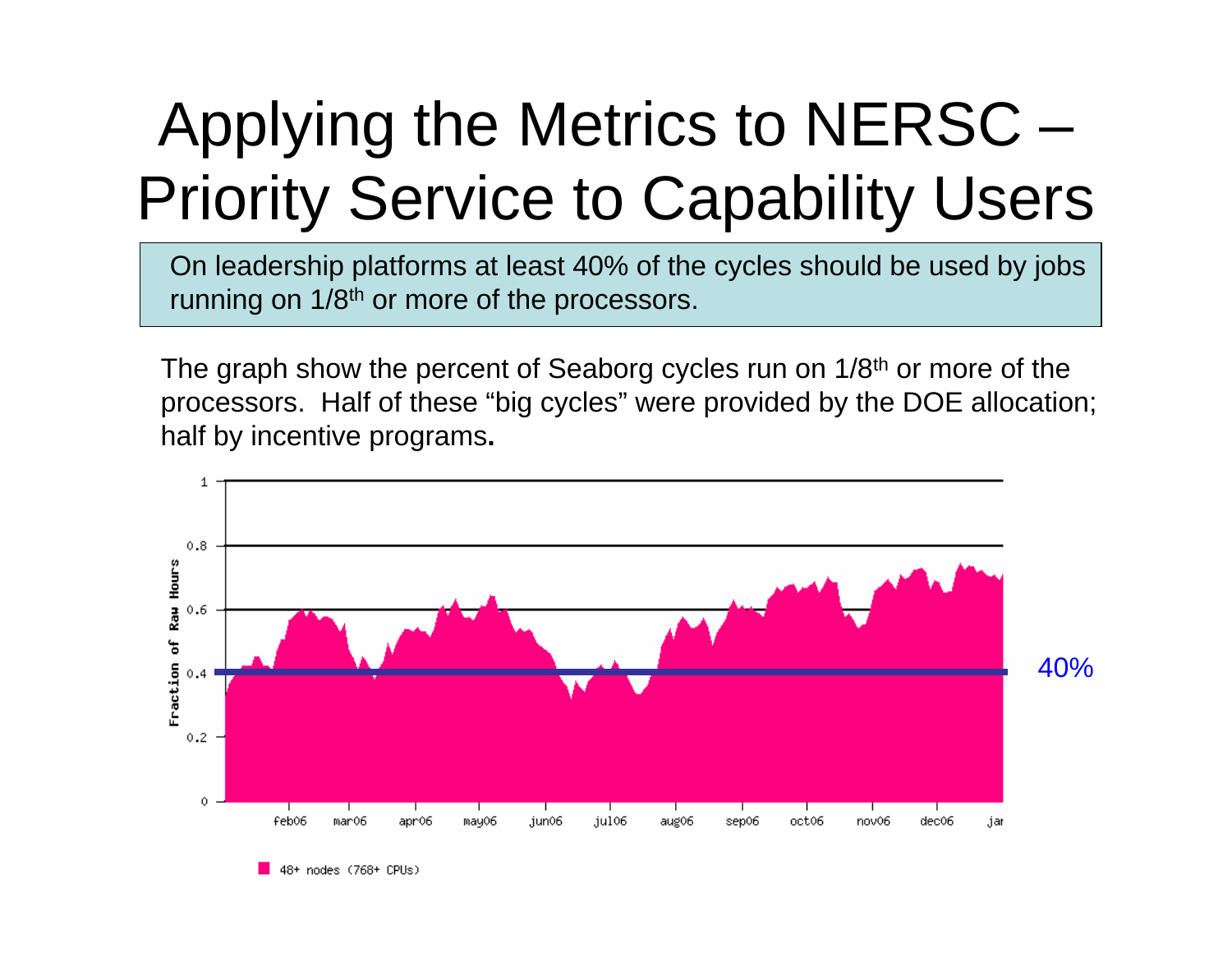# Priority Service to Capability Users

On leadership platforms the queue expansion factor for capability jobs should be monitored.

The table below shows the expansion factor (EF) for Seaborg's regular priority jobs.

|             | Allocation<br>pressure         | 512-1008<br>procs EF | $1024 - 2032$<br>procs EF | $1048+$<br>procs EF |
|-------------|--------------------------------|----------------------|---------------------------|---------------------|
| <b>FY04</b> | <b>INCITE</b> pressure         | 4.67                 | 7.21                      | 6.98                |
| <b>FY05</b> | Significant over-<br>allocated | 6.51                 | 8.84                      | 13.68               |
| <b>FY06</b> | Average                        | 3.58                 | 4.13                      | 4.96                |

Many factors must be considered when computing the EF. Seaborg's EF:

- FY05/FY06 uses (wait + request / request)
- FY04 uses (wait + run time / run time) request time data was not preserved in FY 04
- Individual job EF weighted by total hours used by that job
- Wait times are based on max of 6 jobs queued per user
	- •Users can submit any number of jobs at any time
- •Batch systems may not capture needed data and other subtle
- •Some wait times are inflated due to having been put on user hold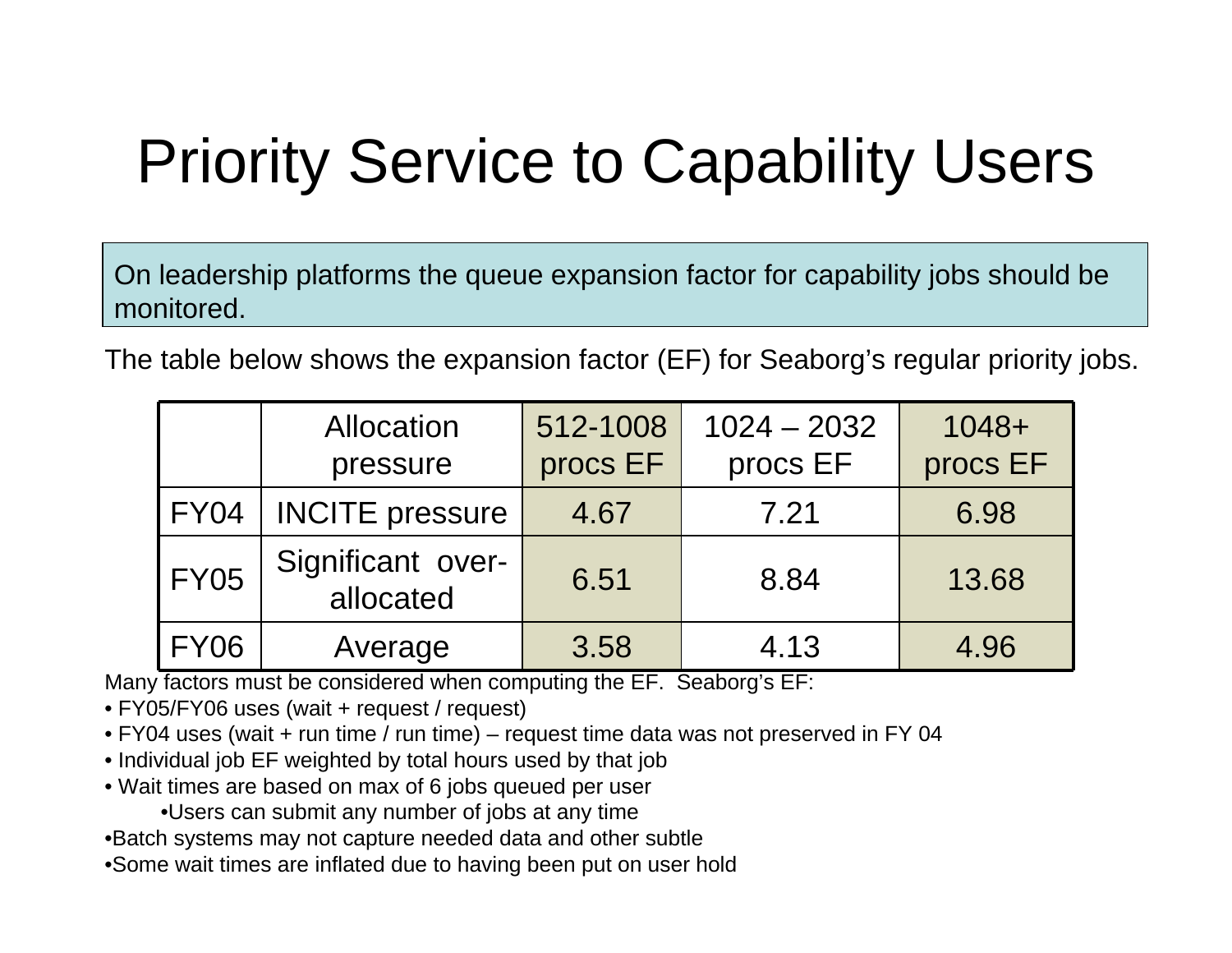## 4 Year Seaborg Queue Wait Statistics

(expansion factors depend on many conditions and might not be directly related to proposed metric)